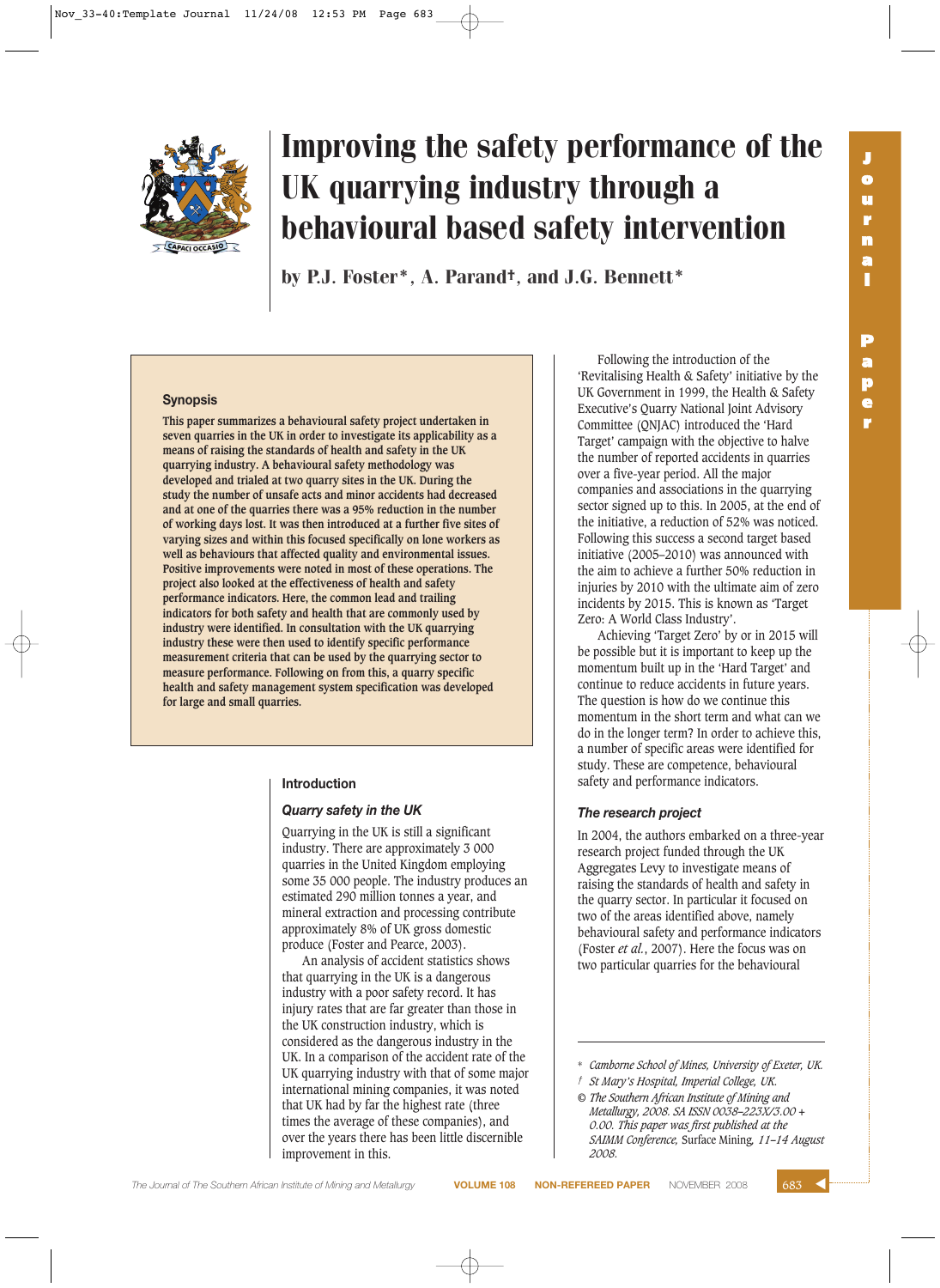safety component. Two further grants were awarded allowing the behavioural safety initiative to be spun out to five more quarries (Parand and Foster, 2008)

#### *Behavioural safety*

The role of human error and unsafe behaviour in accident causation has long been recognized. Over the years the quarrying industry has used engineering solutions to solve many of its safety problems. For the industry to improve continually on its accident record, some effort must be applied to looking at the human element and in particular in influencing behaviour.

As part of this project a behavioural safety process was developed and implemented in a total of seven quarries. This is summarized further in this paper.

#### *Health and safety performance indicators*

Traditionally safety has been measured using trailing indicators such as the number of accidents. In order to be able proactively to measure safety there is a need to identify what the key leading indicators are in the quarrying industry so some benchmark can be found. These lead indicators are much more likely to influence (or predispose) trailing indicators (and hence, the number of accidents) and should therefore be linked to control measures or the effectiveness of any safety management system. The advantages of measuring performance this way is that many different aspects can be measured concurrently, indicators can be tailored to suit local needs, and it is easy to link them to internal safety campaigns or initiatives.

During this project the common lead and trailing indicators for both safety and health that are used (both nationally and internationally) by all industries were identified. In consultation with the UK quarrying industry these were then used to identify specific performance measurement criteria that can be used by the quarrying sector to measure performance. Following on from this, a quarry specific health and safety management system specification was developed for large and small quarries. This is summarized in further in this paper.

#### **Behavioural based safety (BBS)**

#### *Introduction*

BBS is the application of psychological research on behaviour applied to safety in order to reduce accident and injury in the workplace. BBS has derived from behavioural learning principles conceived by behaviourists during the late 19th century and developed into an approach through integrating organizational development with quality and safety management (Parand and Foster, 2006).

There is a vast amount of research and academic literature pointing towards the benefits of behavioural change programmes enhancing safety within the workplace. These programmes are known by many as behavioural safety or behavioural based safety (BBS) initiatives that work by applying principles governed by theories on behaviour and through use of objective measures on behaviour, resultsbased changes, and feedback. The end objective is to improve safety performance and decrease the number of work-related incidents (injuries and fatalities) through reducing at-risk acts and promoting their converse safe actions.

Empirical studies have shown past successes in application of behavioural safety applications involving techniques such as safety goal-setting, safety feedback, monitoring safety behaviours, reinforcement of safety behaviours, etc. (McAfee and Winn, 1989; Krause *et al*., 1997). Outcomes from behavioural safety application have been fruitful industrywide, such as, manufacturing plants (Reber *et al*., 1984); food factories (Komaki *et al.*, 1978); and nuclear plants (Cox *et al.,* 2004).

The evidence implies that BBS is an approach that can be tailored to diverse work settings, with field experts supporting this evidence (Guastello, 1993). However, there have been a limited number of studies that have examined BBS in a minerals (quarrying and mining) environment. To the authors' knowledge, to date, there have only been three academic applications of BBS techniques within a minerals environment in the UK: Fox *et al*., (1987); Rhoton (1980) and Foster *et al.,* (2007), whilst a greater number of studies have taken place in the international mining industry (e.g, Talbot *et al.*, 1996; Geller *et al.*, 2001; Hickman and Geller, 2003).

An important characteristic of the quarry and mining setting is the small workforce, many of whom work alone. Unfortunately, as well as a lack of evaluative research of BBS with lone workers (Olson and Austin, 2001), there are misleading reports on a fundamental component of BBS. Specifically, due to the majority of previous BBS research concentrating on work environments that are conducive to work colleagues systematically monitoring one another's safety-related actions (Hickman and Geller, 2003), often reports describe this use of peer-reporting as vital to the BBS system (Krause, 2002). Yet, as well as being incompatible with the physical layout of a quarry, the culture of the closeknit quarry is one where operatives are suspicious of providing information on their fellow workers' bad habits, perceiving it as 'snitching' on their colleagues. The developed process had to take this into account with part of the focus on lone workers.

#### *The BBS research study*

Overall the BBS methodology was introduced at seven sites across the country of which one was classed as large in size (over 100 employees), three as medium (51–100 employees) and three as small (fewer than 100 employees). At each site, a project steering team led the BBS process helped by a facilitator who was one of the researchers. The teams are made up of front-line employees (operatives) and supervisors from both quarrying and processing operations.

The BBS process was initially introduced and trialed in two of the quarries before being spun out to the remaining five having proved successful (see Foster *et al.*, 2007). In the second phase the approach was to adapt the process to focus on self-auditing and lone workers (as these smaller quarries had a majority workforce of lone workers), as well as to adapt the process to focus on additional non-safety aspects in the quarry, i.e. environmental and quality (see Parand and Foster, 2008).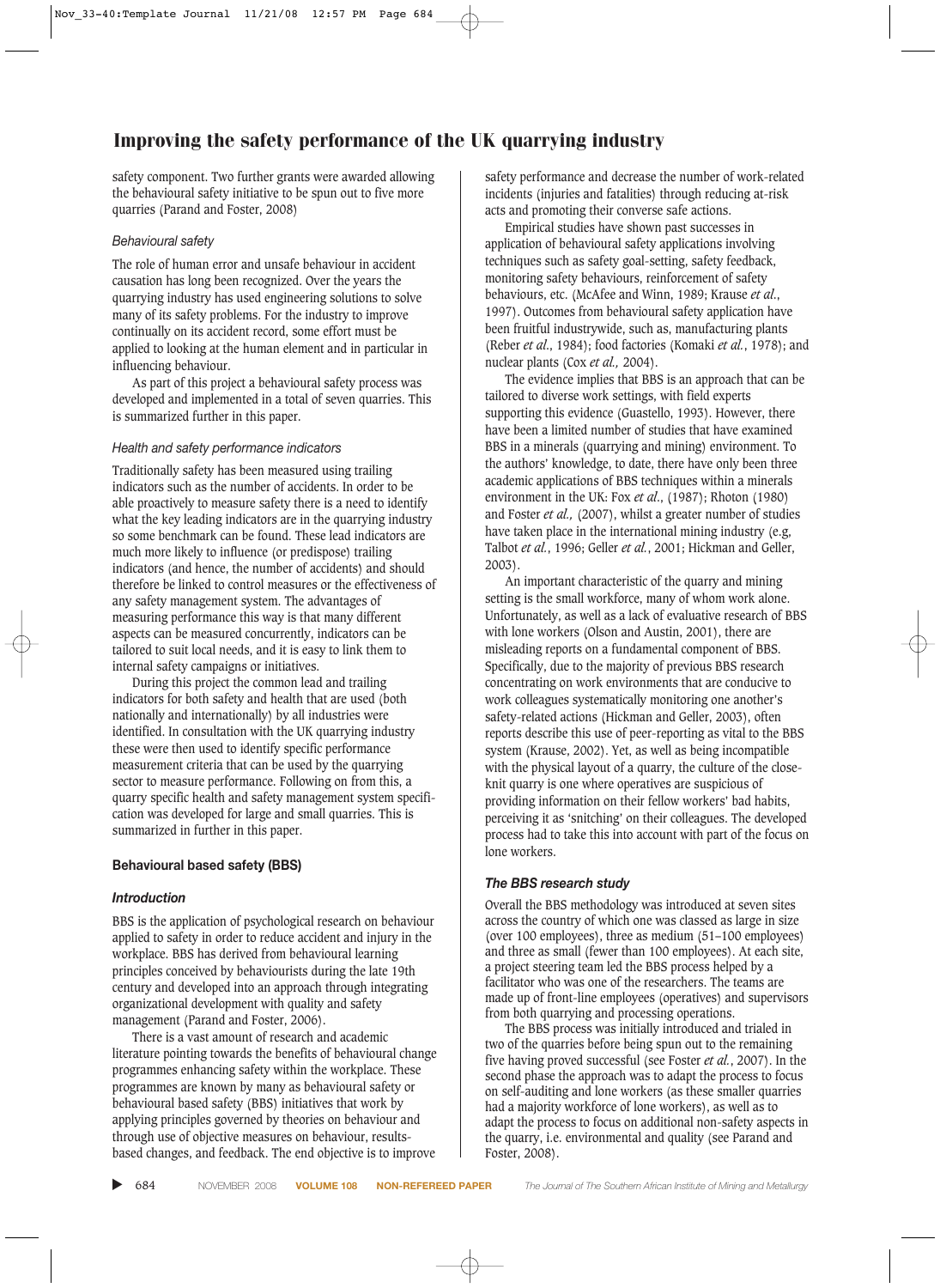At each quarry, the steering team directed the operatives through the six phases of the developed programme, which involve self- and peer observations as the behavioural measure, and feedback, goal-setting and rewards as the instigators for behaviour change.

Phase 1: Introduction of the programme and data collection

Phase 2: Identification of key safety behaviours (KSB)

Phase 3: Behavioural observations (self and peer observation checklists) and training

Phase 4: Analysis of root causes

Phase 5: Making changes, reinforcement schemes, feedback and goal setting

Phase 6: Evaluation of programme effectiveness and plan for continual development

# *Phase 1: Introduction of the programme and data collection*

Initial data was collected through the use of focus groups, questionnaires and interviews to obtain information on the current safety culture, systems and controls and to find out whether the company and the sites in question were ready for such an initiative. Injury and near miss records were also analysed in detail. Management, supervisors, operatives and contractors participated in three separate workshops detailing the underlying principles behind BBS and an outline of the process.

# *Phase 2: Identification of key safety behaviours (KSB)*

A steering team was formed at each site. Their role was to shape and guide the process include the following primary duties: participating in safety steering team meetings on a weekly basis; promoting workforce ownership of the process, identifying and defining key safety behaviours; developing behavioural observation checklists; planning the observation strategy, conducting and assisting with observations; retrieving observation data and storing them in a safe place; providing feedback on progress and safety results; facilitating safety goal-setting; and proposing action plans based on the root cause of unsafe behaviours.

The team carried out individual interviews with workers on what they believed to be the most important and prevalent unsafe actions onsite. One hundred and twenty-seven operators gave their views and ratings on what they perceived as either insignificant or central to site safety based on a list compiled from initial data collection (injury, near miss records and interviews) and steering team meeting discussions. This information was collated and the top 20 key safety behaviours (KSB) finalized.

This involvement from the workforce served to facilitate operative ownership of the programme and increase cooperation and acceptance of checklists incorporating the 20 KSB selected.

Pareto's law dictates that 80% of the consequences stem from 20% of the causes. Applied to accidents, this principle prescribes that, at any given time, 20% of behaviours are

responsible for 80% of accidents. Therefore, logic dictates it is more productive to focus on a restricted number of critical and current behaviours rather than overload the workforce with all safety acts performed on site. The present process involved a parameter of 20 behaviours. Working on the assumption that these 20 behaviours are the current 20 out of 100 behaviours (20%) that are actually responsible for 80% of the accidents, this figure was determined on the premise that this will limit dilution of focus and still be an adequate number of acts to focus on to achieve the desired results.

The KSB themselves had parameters attached to them: they had to be observable, specific and perceived as a major safety issue at the site and/or liable to cause an accident. The selected KSBs were defined precisely to reduce ambiguity of the safety act and increase the reliability of their measurement.

At two quarries, some of these KSBs were replaced with behaviours that could affect the environmental and quality aspects of their operations.

# *Phase 3: Behavioural observations (self- and peer observation checklists) and training*

The purpose of this phase was to obtain a current baseline measurement of the KSB and simultaneously gauge the operatives' preference for self- or peer observations on these 20, as well as assessing the observational measures themselves through comparison of the safety results from these two different methods of assessment. The one-tailed hypothesis was that the majority of the workforce would favour the method of self-reporting. This was based on consideration of the nature of quarries as having a physical layout unsupportive of peer monitoring and on operatives' loyalty to co-workers influencing them to prefer reporting their own prohibited actions rather than informing on the prohibited actions of others. Training was provided to all operatives and a 'no blame' policy put in place guaranteeing that no one would be disciplined for anything written on the checklists.

All operatives, including hauliers and other contractors, were offered the choice to complete either a 'self-report' checklist or a 'peer-observation' checklist. These checklists cover the same 20 key safety items with different phrasing. The self-report sheet allows operatives to record and comment on their own safety actions, while the peerobservation sheet enables logging and comments on the safety actions of others onsite. At the end of the quarry workers' shifts, steering team members collected completed checklists. These checklists were either placed into election type boxes scattered around the site, or handed back directly to the members, often via work group team leaders.

In order to capture the baseline measure of KSB, operatives were instructed to conduct observations on a daily basis for one month. To obtain a concise measure of the KSB from the checklist responses, the Behavioural Safety Index formula (Komaki *et al.*, 1978) was used. This divides the number of safe observations by the total number of safe and at-risk observations, multiplied by 100.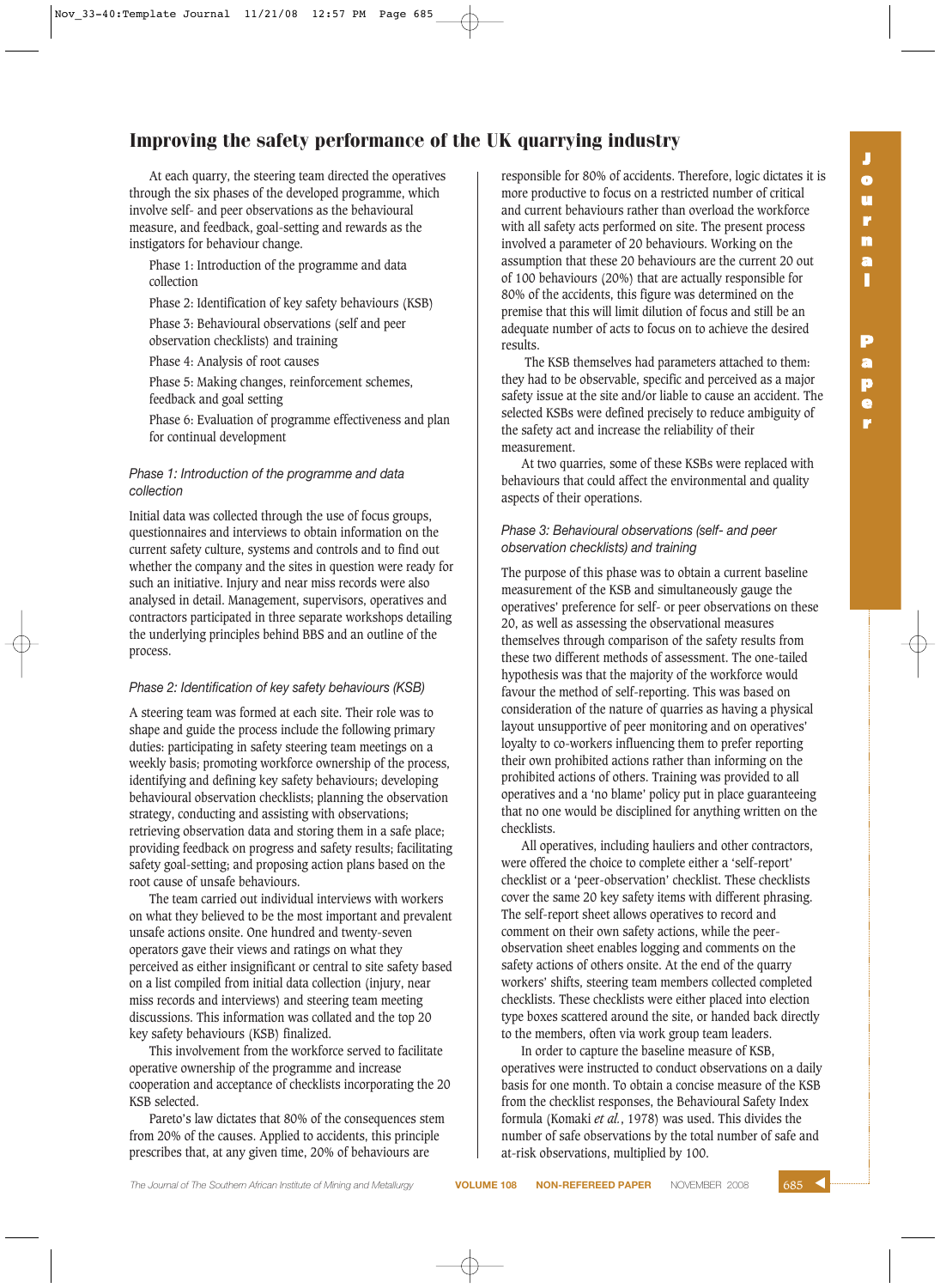In addition to the operatives' baseline measurement, the steering team carried out their own month of peer observations. This acted as a cross-check on the operatives' checklist safety scores and was designed to enable future safety targets to be based on this objective base measure. Further accuracy checks on the reliability of the steering team's observations were carried out by dividing the number of times observers agreed by the total number of times observers agreed and disagreed, multiplied by 100. The steering team's IOR was at 100%.

#### *Phase 4: Analysis of root causes*

Analyses of the key safety behaviours were used to arrive at the underlying reason for the at-risk behaviours.

As part of 'functional analysis', the A-B-C technique was used on the comments from the back of the checklists and from the information gathered in Phase 1. The A-B-C approach involves drawing out the antecedents (or cues) of the behaviour and its consequences.

Figure 1 shows a study example of ABC analysis on the KSB of 'use of incorrect traffic routes'.

Operatives were also involved in the identification of the root causes, via each steering team member asking people why they carry out at-risk KSB.

# *Phase 5: Making changes, reinforcement schemes, feedback and goal setting*

Based on the core root causes exposed, strategic plans were drawn up to act on the instigators of poor safety performance. Proposed strategies were assessed in terms of estimated impact on safety and on expenditure. The action plans were submitted to management via an operations meeting, along with evidence in the form of summarized operative responses.

The interventions and proposed changes comprised adjustments on safety controls (e.g. training), amendments to certain antecedents (e.g. signs, safety targets, relocation of safety equipment), redesign (e.g. seat belts) and consequences (e.g. rewards for safety).

# *Phase 6: Evaluation of programme effectiveness and plan for continual development*

Towards the end of the BSQ initiative, the final phase was to evaluate the programme effectiveness of safety performance and in terms of applicability of measures. The difference between baseline and intervention will be analysed. This includes a comparison of the accident rates, safety attitudes



**Figure 1—Example of ABC analysis**

▲

from the questionnaires, and a comparison of the safety percentage levels on a second behavioural measure that will be taken over one month to determine the progress on the KSB.

# *Results and discussion*

#### *Change in behavioural safety index*

The line graph in Figure 2 shows the progression of the behavioural safety index (BSI) percentage from the baseline study at the beginning of the study (two quarries) to that measured after the study and intervention. The measures of 20 KSB reveal a noticeable positive increase in the safety level at both sites.

This increase in BSI percentage appears to be a positive indication that the process has increased safety behaviours at both sites. However, the fact that the BSI started to increase from the beginning of the baseline may suggest that there was something else, other than the BBS programme, contributing/causing this rise. One explanation for this increase is the phenomenon of the 'Hawthorne Effect'. This refers to the effect of the sheer presence of behavioural monitoring alone inducing the desirable behaviour being measured.

Moreover, while the measure was intended as a baseline period, certain behavioural techniques were involved: weekly feedback, visual and verbal, were used to achieve buy-in of the programme. Benefits of the behavioural practices may further explain the improvement in performance. For example, the operatives heighten their awareness to what they have agreed on as the most common unsafe acts on site, and by approaching others to ask for their reasons for acting unsafely communication on safety is increased and instigates displays of 'propensity to actively care' (i.e. the pro-social tendency to help towards a safer workplace).

For sites 3–7 more detailed analysis was undertaken of the BSI against the ratings given in both peer reports and self-reports, and between ratings given by the steering teams and by the operatives in general. This is because more emphasis was put on lone workers and self-reporting in these quarries.

In each case there was similarity between these different measures, but it was observed that the steering team ratings (peer reporting) were slightly higher on the KSBs than the operatives (self-reporting). This may be taken to suggest that



**Figure 2—BSI percentage at site 1 and 2 during baseline and follow-up observation periods by operatives**

686 NOVEMBER 2008 **VOLUME 108 NON-REFEREED PAPER** *The Journal of The Southern African Institute of Mining and Metallurgy*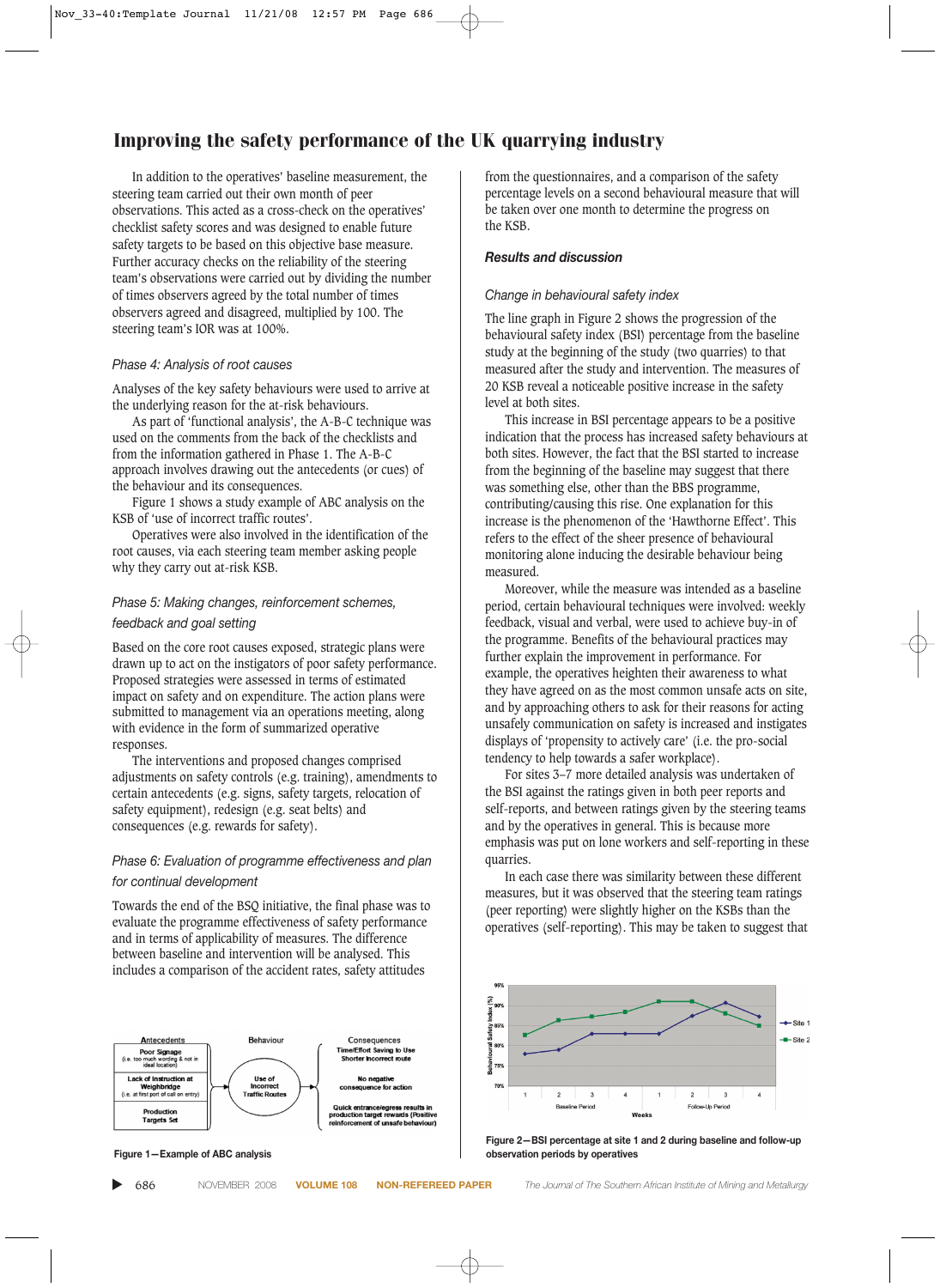the presence of peer reporting on site may cause this increase in desirable behaviour, indicating that peer reports on site may be better than having self-reports alone. Yet, to a lesser extent, it has also been found that self-monitoring can improve the monitor's safety performance.

#### *Accident (LTA) data*

To judge other tangible performance indicators for the behavioural safety process, accident records were examined. For the first two sites the number of accidents were compared during the baseline period and during the intervention period. The intervention phase (the period where changes are made based on analysis and observations on the 20 KSB) These were both measured over a seven-month period.

Figure 3 depicts insignificant decreases in both lost time accidents (LTA) and minor accidents. LTAs have slightly decreased at site 1 and slightly increased at site 2. Minor accidents have decreased at both sites.

Figure 4 shows that the number of days lost due to injury at site 1 has been reduced by 95% in the intervention period, while at site 2 no change was noted.

In the remaining five sites, with the exception of one increase in accidents at a small quarry and two consistent accident scores, all of the days lost, LTA, and minor accidents showed a positive decrease.

These results provide some support that the general BSQ process has had a positive effect on reducing accidents at both medium and smaller quarry sites. Yet, even when comparing the smaller quarries with the medium quarries, the raw accident data present similarity, despite the logical expectation that quarries with more people would have more accidents. Therefore, it is more complicated to examine differences between how BSQ has affected the accidents between different size sites.

As is always the case with monthly accident figures, the changes are slight, so no significant conclusions can be directly drawn from these figures alone and it may hide patterns that would possibly emerge with larger numbers of sites.

Lastly, a final telling outcome from the project was that many of the KSB at each site were common. These were: use of three-point rule, speed, use of traffic routes, driving with vehicle butt raised, cleaning spillages, priority to loaded/larger vehicles, seat belt use, removal of trip hazards,



**Figure 3—Lost time accident (LTA) and minor accidents at baseline and intervention periods**

**The Journal of The Southern African Institute of Mining and Metallurgy <b>VOLUME 108 NON-REFEREED PAPER** NOVEMBER 2008

PPE use, near miss reporting, running/rushing, load carried over distance, use of tools, and use of safety harness.

#### *SHEQ integration*

Two sites undertook the integration of SHEQ related behaviours into their KSB. Here, fewer quality and environmental behaviours in comparison with the number of safety related behaviours were identified and included at both sites. This was justified on the basis that there simply were fewer environmental and quality issues onsite. Fewer health behaviours were also put forward compared with safety behaviours. In support of hypothesis from the initial literature review, discussions by the steering team justified this exclusion of certain important health issues on site by describing the inherent nature of health-related behaviours as difficult to observe and thus difficult to include in an observational-based process.

The following environmental and quality behaviours were identified as primary behaviours to tackle at these two sites:

- Disposal of waste (general)
- Disposal of waste in correct bins
- Water testing
- ➤ Informed of shift product
- Damping dust
- Labelling (containers/bags)
- ➤ Loading close to concrete supporting stockpiles.

While this environmental and quality list was generated with the same BSQ procedure applied to safety behaviours, more relevant sources of data were considered. Information was sourced from external quality complaints, external environmental complaints and environmental guidelines

From examination of the SHEQ results that have been achieved to date, there has been an improvement in three out of four of the environmental and quality behaviours in the months that the BSQ process was in place at the sites.

#### *Barriers and enablers for success*

While comparing the implementation of the process at smaller quarries with larger quarries, it was found that smaller quarries hold some of the following key enablers and barriers that may influence a BBS initiative:



**Figure 4—Days lost from absence of an employee due to an accident during baseline and intervention periods**

**p e r**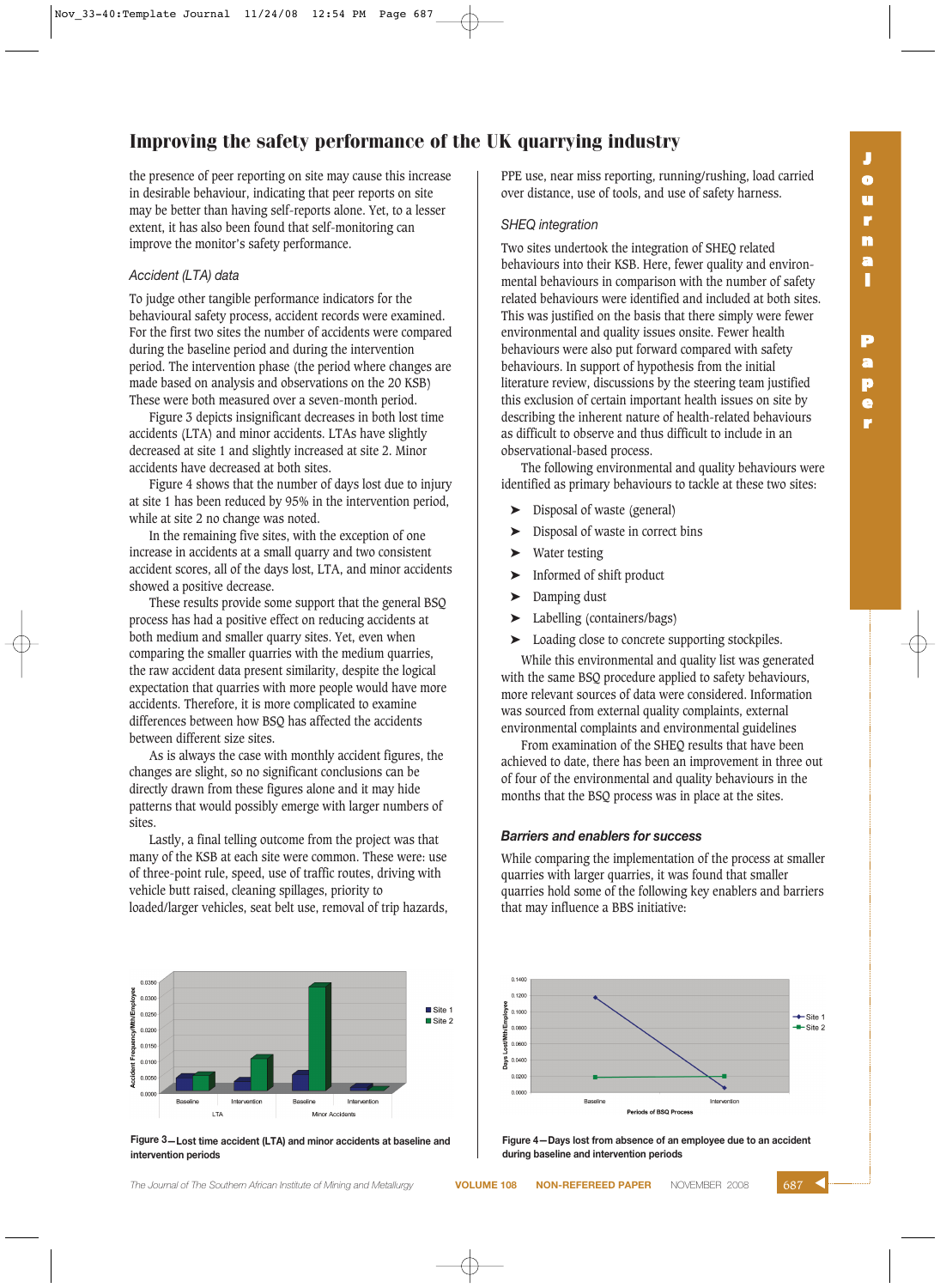#### *Barriers*

- ➤ Inadequate historical records and information
- ➤ Lack of certain information or systems to hold information
- ➤ Reporting cannot be divided by work area, resulting in less specific reporting information
- ➤ Increased difficulty in convincing employees of anonymity pertaining to project
- Fewer human resources available to guide the process. Lone workers on site present the additional barriers to a

BBS initiative:

- ➤ Increased difficulty in formation of strategies to introduce consequences, etc. for all those on site
- ➤ Increased difficulty in communication to lone workers.

#### *Enablers*

- ➤ Quicker communication of crucial BBS practices, such as feedback
- Potential for quicker buy-in of workforce
- ► Less time needed for almost all phases.

#### **Leading indicators research**

#### *Introduction*

The research started by reviewing a wide range of sources from management models and consultancy approaches to academic papers in order to identify potential OHS leading indicator areas and to rationalize these to create a practical template for research. Very little was identified that had proved a direct relationship between such indicators and later OHS performance in terms of numbers of injuries or diagnosed industrial diseases, but by taking as wide a range of proposed areas as possible, it was postulated that a comprehensive model for prediction would be viable.

The following work was of particular interest to the review:

Gallagher (1997) investigated the characteristics of twenty companies from different sectors, rating them against audit criteria to define the companies into four general 'types':

- ➤ Traditional management (OH&S lies with local supervisor and OH&S professionals, low employee involvement)
- ➤ Innovative management (management has key OH&S role, high employee involvement, integration of OH&S into broader management systems)
- ➤ Safe place control strategy (control hazards systematically with design)
- Safe person control strategy (control employee behaviour).

These characteristics were then cross-typed and taken against actual OH&S outcomes (accidents, etc.). In general, companies that displayed 'innovative management' with 'safe place' strategies were found to be the better performers.

Iyer *et al.* (2004), working with a forestry services group, used a statistical model to examine the relationship between

incidents and programme interventions such as inspections, training, incentives and safety meetings designed to prevent them. They stated that a point was reached whereby determination of how, when and where to adjust specific interventions was possible. An exponentially decreasing incident rate was related significantly to the level of effort applied. However, the carry-over effect was put only at six weeks.

Van Der Bergh (2003) grouped a number of safety leading indicators under the following categories:

- ➤ Leadership (including field visits and communications conducted)
- ➤ Safe working (including observations of behaviours, protective equipment compliance)
- ➤ Safe place of work (including risk assessments and inspections conducted)
- ➤ Competence (including percentage training completed, e.g. in hazard identification)
- ➤ Implementing lessons (including percentage incidents investigated, corrective actions).

In all 43 indicator areas were identified. These were shown by Bennett and Foster (2005), together with a system-based linkage to demonstrate how the organizational characteristics that underlie the indicators might interact with each other, all flowing ultimately from senior management concepts, systems and attitudes.

Proponents of behavioural safety support the view that the effectiveness of BBS programmes requires a strong existing culture of safety management to be in place prior to implementation. For example, McClure (2000) described this need as management commitment to safety improvement, effective safety and training policies, hazard risk control, good communication and good fundamental procedure such as for locking-off and confined spaces, thus providing a firm rationale for the relationship between the components of this project.

#### *Field investigations*

In order to investigate the effectiveness of these indicator areas in practice, a number of field investigations were conducted with a partner quarrying company. This company had 16 industrial sites spread across the UK, three of which were small (between two and ten employees) and the rest much larger (typically around 60 employees working on various processes and shifts). Visits took place to the head office and to 11 of the 16 sites over a period of five months, including the three largest and the three smallest industrial sites and with a mix across the four management regions.

The approach included observation of practices, site conditions, paper and computer-based systems and emphasized interviews with employees at all levels.

Ultimately, all the data were drawn together under the 43 indicator areas and ratings given on a scale of 1–10 (ten is good) against each in a report that was given to senior managers, following a live presentation of some key parts to explain the approach and general impressions. This was carried forward into improvement actions and notably highlighted potential for increasing workforce involvement in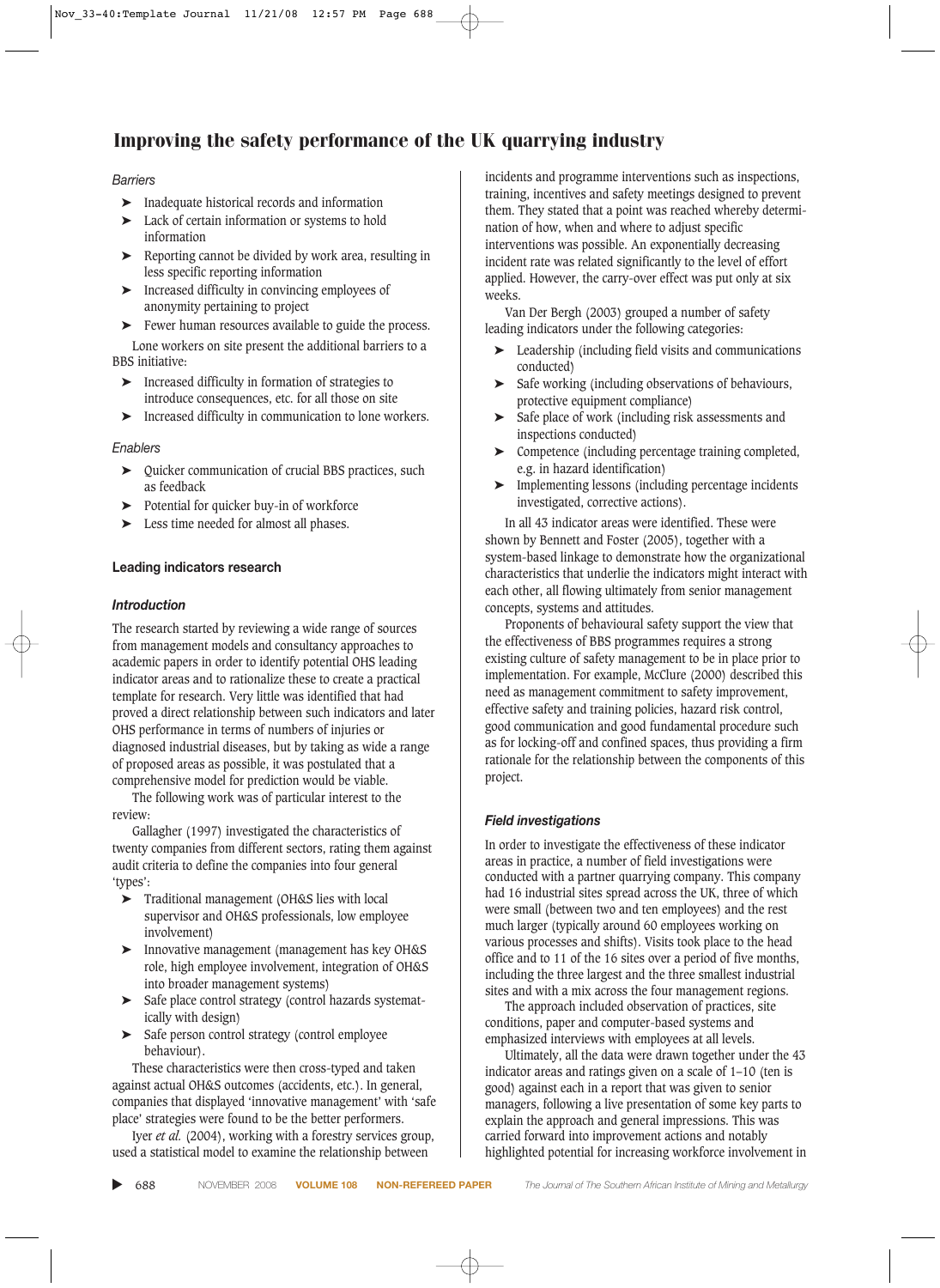safety activity, this being taken by the management as further justification for rolling out the BBS programme, refined from the initial research, across other sites.

# *Recommendations on leading indicators to the quarrying industry*

It was decided to group a number of leading indicators under six 'key leading indicators' (KLI) that would provide an overarching and comprehensive structure. The six KLIs were as follows:

- ➤ Senior management commitment
- ➤ Employee involvement
- ➤ Communication
- ➤ Competence of employees and management
- ➤ Continuous improvement processes
- ➤ Occupational health management.

Table I shows the initial recommendations made to the industry through the Health & Safety Executives Quarry Advisory Committee (QNJAC) this being a shorter, less

qualitative adaptation of the template used in the research in order to be more suitable for wider consideration, although inevitably with some loss in value. The detail of 'contributory indicators' and 'proposed targets' was intended to provoke discussion, while the 'umbrella' of the six KLIs would widen any discussion, provide a test against which initiatives could be considered and could be included in publicity if required.

These recommendations received a good initial response. As the discussion progressed and the implication emerged that, to make this really useful as a set of indicators, companies might be asked to report on their achievement, some caution was encountered from H&S managers. However, the debate about Target Zero has developed over meetings and the six key indicator areas have been accepted as desirable, being subsumed into the work of a number of sub-committees, with 'workforce involvement', 'occupational health' and 'competence' as working topics alongside specifics such as vehicle safety and 'leadership' and 'communication' forming part of the terms of reference for all these groups.

This work on indicators has also, together with best

# *Table I*

| Proposed leading indicators of OH&S for the UK industry |                                                                                                                                                          |                                                 |
|---------------------------------------------------------|----------------------------------------------------------------------------------------------------------------------------------------------------------|-------------------------------------------------|
| Key leading indicator                                   | <b>Contributory indicators</b>                                                                                                                           | <b>Proposed target</b>                          |
| Senior                                                  | MD or similar accepts OH&S champion role                                                                                                                 | Yes                                             |
| management<br>commitment                                | MD or similar gives company-wide messages of support for OH&S (written /<br>road-shows / video)                                                          | 3 per year                                      |
|                                                         | Senior managers appear supporting OH&S activity<br>(presentation photos / visits / handshakes)                                                           | 6 per year                                      |
|                                                         | High level OH&S objective(s) alongside other board-level objectives. Health as well<br>as safety.                                                        | At least one                                    |
|                                                         | All management team meeting agendas mandated to include OH&S                                                                                             | Yes                                             |
| Continuous<br>improvement                               | OH&S improvement objectives for all managers fully integrated into operational<br>management objective-setting and review process                        | Yes                                             |
|                                                         | Competent OH&S audit function in place                                                                                                                   | Yes                                             |
|                                                         | Comprehensive audit programme (all places and processes covered at least<br>every two years)                                                             | At least every 2 years                          |
|                                                         | Low non-conformity counts (scope-dependent)                                                                                                              | Close to zero                                   |
|                                                         | Non-conformities and observations dealt with within four weeks                                                                                           | 90%                                             |
|                                                         | OH&S manager regularly involved in operational management team meetings                                                                                  | Yes                                             |
|                                                         | Significant incident root causes investigated (incidents analysed and grouped to                                                                         | 100%                                            |
|                                                         | show types and trends / procedure for preventive action)                                                                                                 |                                                 |
|                                                         | Risk assessments (RA) and systems of work reviewed for all tasks                                                                                         | At least every 3 years or when<br>changes occur |
| Communication                                           | Each employee receives toolbox talks or similar interactive discussions on OH&S topics                                                                   | At least 4 per year                             |
|                                                         | Each employee receives company-wide messages supportive of OH&S<br>(MD messages/poster campaigns)                                                        | At least 4 per year                             |
|                                                         | Every person present on site has received site OH&S induction (if not accompanied<br>at all times) and has confirmed qualifications for work undertaken  | 100%                                            |
|                                                         | Publicized recognition of good OH&S practice                                                                                                             | At least 1 per year                             |
| Competence                                              | Jobs analysed for competence requirements (against national occupational standards)<br>-experience, on-job guidance, skills training, OH&S understanding | 100%                                            |
|                                                         | Employees developed to competence within appropriate, defined time scale for the work                                                                    | 100%                                            |
|                                                         | Managers and supervisors receive regular competence review and continuing                                                                                | 100%                                            |
|                                                         | professional development.                                                                                                                                | At least annual review                          |
| Employee                                                | Each employee takes part in OH&S involving activity (review of RAs, systems of work/                                                                     | At least one per year                           |
| involvement<br>in OH&S                                  | root cause investigation / site walkabout in small group)                                                                                                |                                                 |
| OH management                                           | Risk-based health hazard monitoring and control in place to current nationally                                                                           | Zero unprotected exposure to risk               |
|                                                         | quantified standards. Risk-based health surveillance carried out. Rehabilitation                                                                         | outside limits.                                 |
|                                                         | procedure in place. (see QNJAC OH guidance)                                                                                                              | 100% adherence to guidance.                     |

**r**